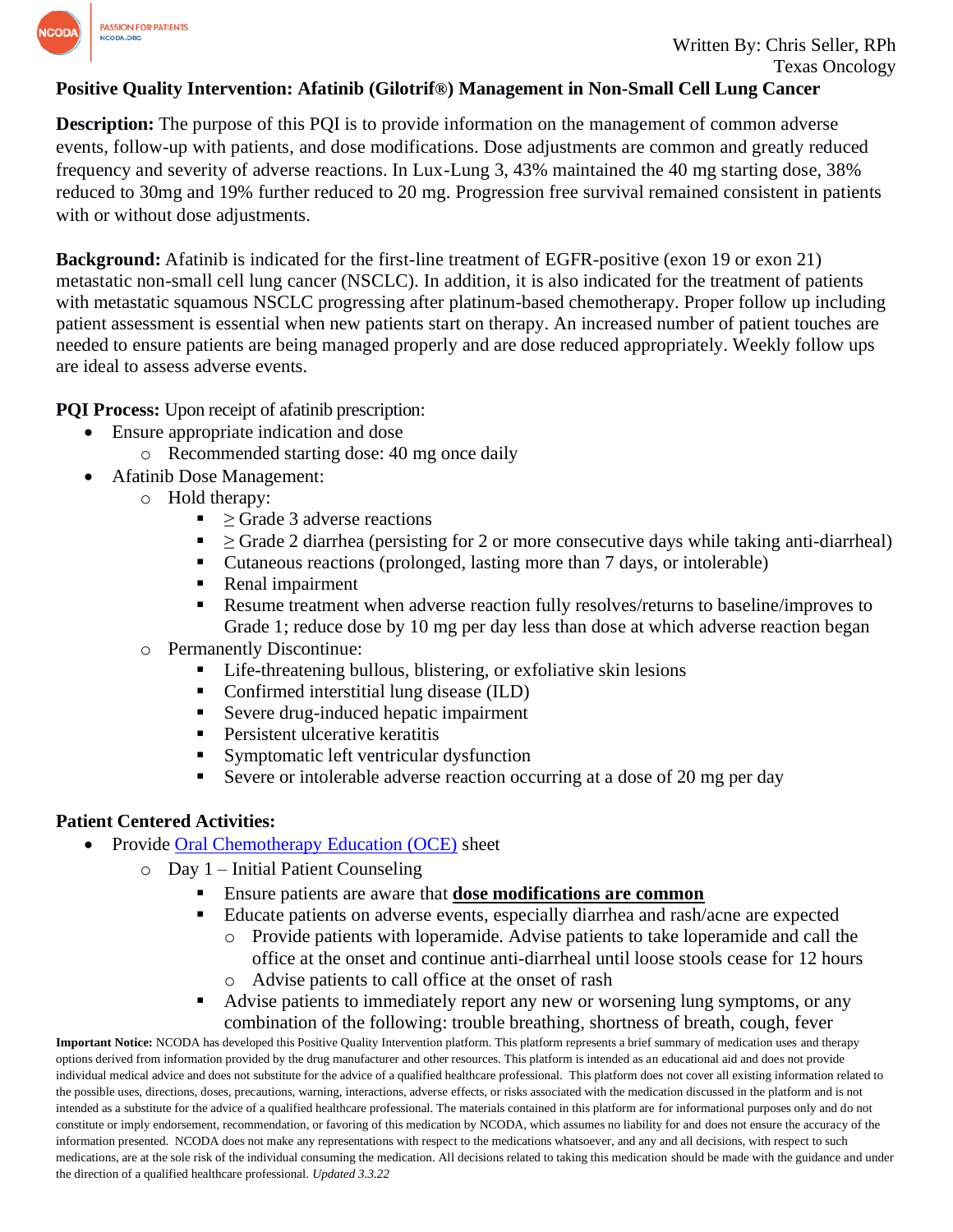

- Advise patients to immediately report any symptoms of a liver problem: yellowing of skin and whites of eyes, dark or brown urine, pain on the right side of stomach, bleeds or bruises more easily than normal, lethargy
- o Days 7, 14, 21, 28– Add reminder in EMR to follow up with patient
	- Follow up on diarrhea and rash/acne
	- Follow up on other common reactions: stomatitis and paronychia
	- Follow up on less common reactions: dry skin, pruritus, keratitis, interstitial lung disease, hepatic toxicity

## **Reference:**

**1.** Gilotrif**®** [\(afatinib\) \[prescribing information\].](https://www.accessdata.fda.gov/drugsatfda_docs/label/2018/201292s014lbl.pdf) 

**Important Notice:** NCODA has developed this Positive Quality Intervention platform. This platform represents a brief summary of medication uses and therapy options derived from information provided by the drug manufacturer and other resources. This platform is intended as an educational aid and does not provide individual medical advice and does not substitute for the advice of a qualified healthcare professional. This platform does not cover all existing information related to the possible uses, directions, doses, precautions, warning, interactions, adverse effects, or risks associated with the medication discussed in the platform and is not intended as a substitute for the advice of a qualified healthcare professional. The materials contained in this platform are for informational purposes only and do not constitute or imply endorsement, recommendation, or favoring of this medication by NCODA, which assumes no liability for and does not ensure the accuracy of the information presented. NCODA does not make any representations with respect to the medications whatsoever, and any and all decisions, with respect to such medications, are at the sole risk of the individual consuming the medication. All decisions related to taking this medication should be made with the guidance and under the direction of a qualified healthcare professional. *Updated 3.3.22*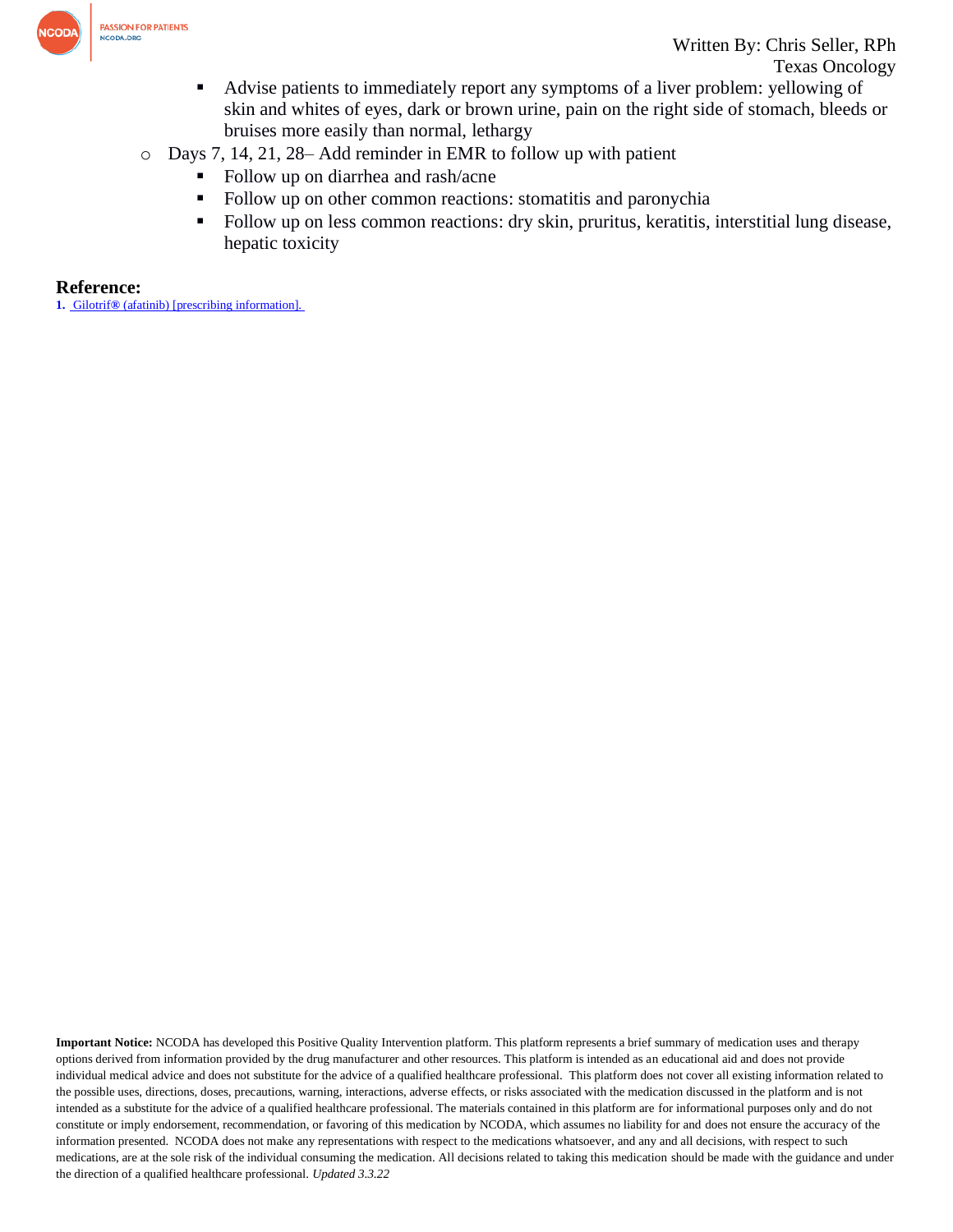## **Supplemental Information**

| <b>Diarrhea</b> | <b>Grade 1</b>                                                                                                                                                                                                                                                                      | Grade 2                                                                                                                                                                                                                                                                                                 | Grade 3                                                                                                                                                                                                                                                                                                                                                       | <b>Grade 4</b>                                                                                                |
|-----------------|-------------------------------------------------------------------------------------------------------------------------------------------------------------------------------------------------------------------------------------------------------------------------------------|---------------------------------------------------------------------------------------------------------------------------------------------------------------------------------------------------------------------------------------------------------------------------------------------------------|---------------------------------------------------------------------------------------------------------------------------------------------------------------------------------------------------------------------------------------------------------------------------------------------------------------------------------------------------------------|---------------------------------------------------------------------------------------------------------------|
|                 | $<$ 4 stools<br>Increase of <4 stools/day<br>over baseline, mild increase<br>in ostomy output compared<br>to baseline                                                                                                                                                               | 4-6 stools<br>Increase of 4-6 stools/day over<br>baseline; not interfering with<br>daily activities; IV fluids<br>indicated, 24 hrs; moderate<br>increase in ostomy output<br>compared to baseline                                                                                                      | 7 or more stools<br>Increase of $+7$ stools/day over<br>baseline; incontinence; interfering<br>with daily activities; IV fluid fluids<br>$\geq$ 24 hrs; hospitalization; severe<br>increase in ostomy output<br>compared to baseline                                                                                                                          | Life-Threatening<br>Life-Threatening<br>consequences (ex.<br>hemodynamic<br>collapse)                         |
|                 | <b>Maintain dose</b>                                                                                                                                                                                                                                                                | <b>Consider pausing</b>                                                                                                                                                                                                                                                                                 | Hold                                                                                                                                                                                                                                                                                                                                                          | Hold                                                                                                          |
|                 | Continue same dose. Stop<br>laxatives and advise patient<br>to drink 8-10 glasses of<br>water or clear fluids/day.<br>Prescribe 4 mg loperamide<br>taken immediately; followed<br>by 2 mg after each loose<br>stool (max. 16 mg/day) until<br>bowel movements cease for<br>12 hours | Continue same dose unless grade<br>2 diarrhea continues for $\geq$ 48<br>hours, hold until reduced to grade<br>1 or below; resume with dose<br>reduction; see grade 1; continue<br>loperamide; assess for<br>dehydration and electrolyte<br>imbalance; consider IV fluid and<br>electrolyte replacement | Hold until recovered to grade 1 or<br>below and follow with dose<br>reduction. In addition to grade 2<br>interventions, an infection process<br>should be ruled out with stool<br>cultures; aggressive IV fluid<br>replacement for $\geq$ 24 hours;<br>hospitalization to monitor progress;<br>consider prophylactic antibiotics if<br>patient is neutropenic | See Grade 3                                                                                                   |
| Rash/Acne       | <b>Grade 1</b>                                                                                                                                                                                                                                                                      | Grade 2                                                                                                                                                                                                                                                                                                 | Grade 3                                                                                                                                                                                                                                                                                                                                                       | <b>Grade 4</b>                                                                                                |
|                 | Macular or papular eruptions<br>or erythema without<br>associated symptoms                                                                                                                                                                                                          | Macular or papular eruptions<br>with pruritus or other associated<br>symptoms; localized<br>desquamation or other lesions<br>covering $<$ 50% of BSA                                                                                                                                                    | Severe, generalized erythroderma<br>or macular, papular, or vesicular<br>eruption; desquamation covering $\geq$<br>50% of BSA; associated with pain,<br>disfigurement, ulceration                                                                                                                                                                             | Generalized<br>exfoliative,<br>ulcerative, or<br>bullous dermatitis                                           |
|                 | <b>Maintain dose</b>                                                                                                                                                                                                                                                                | Hold                                                                                                                                                                                                                                                                                                    | Hold                                                                                                                                                                                                                                                                                                                                                          | <b>Discontinued</b>                                                                                           |
|                 | Topical Steroids or<br>tacrolimus ointment<br>alternative. Consider topical<br>antibiotics twice daily.<br>Recommend cream for<br>isolated scattered lesions,<br>and lotion for multiple<br>scattered areas.                                                                        | Topical steroid treatment as for<br>grade 1 oral antibiotic (6 weeks)<br>ex. doxycycline 100 mg b.i.d.,<br>minocycline HCL 100 mg b.i.d.,<br>or, if available, oxytetracycline<br>500 mg b.i.d. Stop topical<br>antibiotic if being used                                                                | Topical and systemic treatment as<br>for grade 2. If Infection suspected,<br>switch oral antibiotic to broad<br>spectrum/gram negative coverage<br>and consider skin swab for<br>bacterial culture                                                                                                                                                            | Permanently<br>discontinue for life-<br>threatening bullous,<br>blistering, or<br>exfoliative skin<br>lesions |